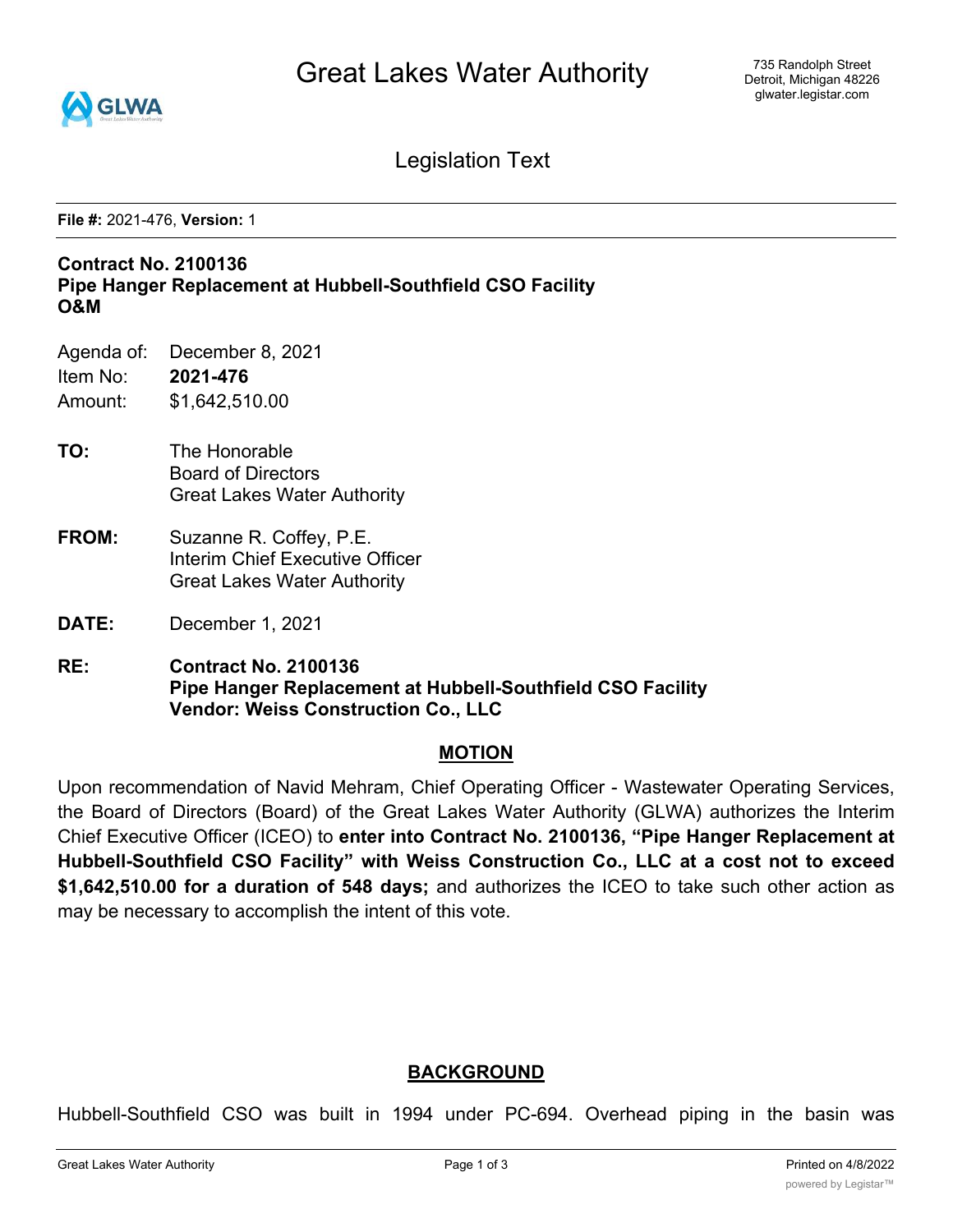constructed using carbon or galvanized steel piping hangers. Due to damp conditions in the basin, as well as the continual presence of chloride (from CSO disinfection) and hydrogen sulfide (commonly present in sewer gases), these hangers have corroded to the point of imminent failure. In fact, a few locations have failed and were repaired as an emergency earlier in 2021. This project seeks to replace the failed hangers with new stainless-steel hangers, which will resist corrosion and are made of an appropriate material for the installation.

### **JUSTIFICATION**

Failure of the piping hangers could result in a cascade failure (domino effect) of other nearby hangers that could cause failure of pipes. The previous pipe hanger failure affected the discharge sampling pump (a permit requirement) and a more serious/widespread failure could cause the basin to be taken out of service and will lead to violation of our NPDES permit and elimination of crucial basin systems, including dewatering/pumping, disinfection, and control gates. Additionally, and most importantly, these piping hanger failures represent a critical safety hazard for GLWA or other personnel entering and performing work in the basin, which occurs frequently.

### **FINANCIAL PLAN IMPACT**

**Summary:** The proposed project was not anticipated during the development of the Combined Sewer Overflow facilities budget. A budget amendment in the current year is anticipated. This is being evaluated on a prospective basis. This budget amendment will first be drawn from other budgeted areas, and secondly from the wastewater unallocated reserves.

**Funding Source:** Operations and Maintenance Budget (5960) **Cost Center:** Hubble Southfield Combined Sewer Overflow Facilities (892273) **Expense Type:** Repairs & Maintenance - Facilities (622400) **Estimated Cost by Year and Related Forecast Variance:** See table below.

| FY 2022 Budget (Prorated)         | \$18,710.00      |
|-----------------------------------|------------------|
| FY 2023 Financial Plan            | 62,400.00        |
| FY 2024 Financial Plan (Prorated) | 5,230.00         |
| <b>Financial Plan Forecast</b>    | \$86,340.00      |
| <b>Maximum Contract</b>           | 1,642,510.00     |
| Variance (positive/(negative))    | (\$1,556,170.00) |

# **COMMITTEE REVIEW**

This item was presented to the Operations and Resources Committee at its meeting on December 8, 2021. The Operations and Resources Committee unanimously recommended that the GLWA Board adopt the resolution as presented.